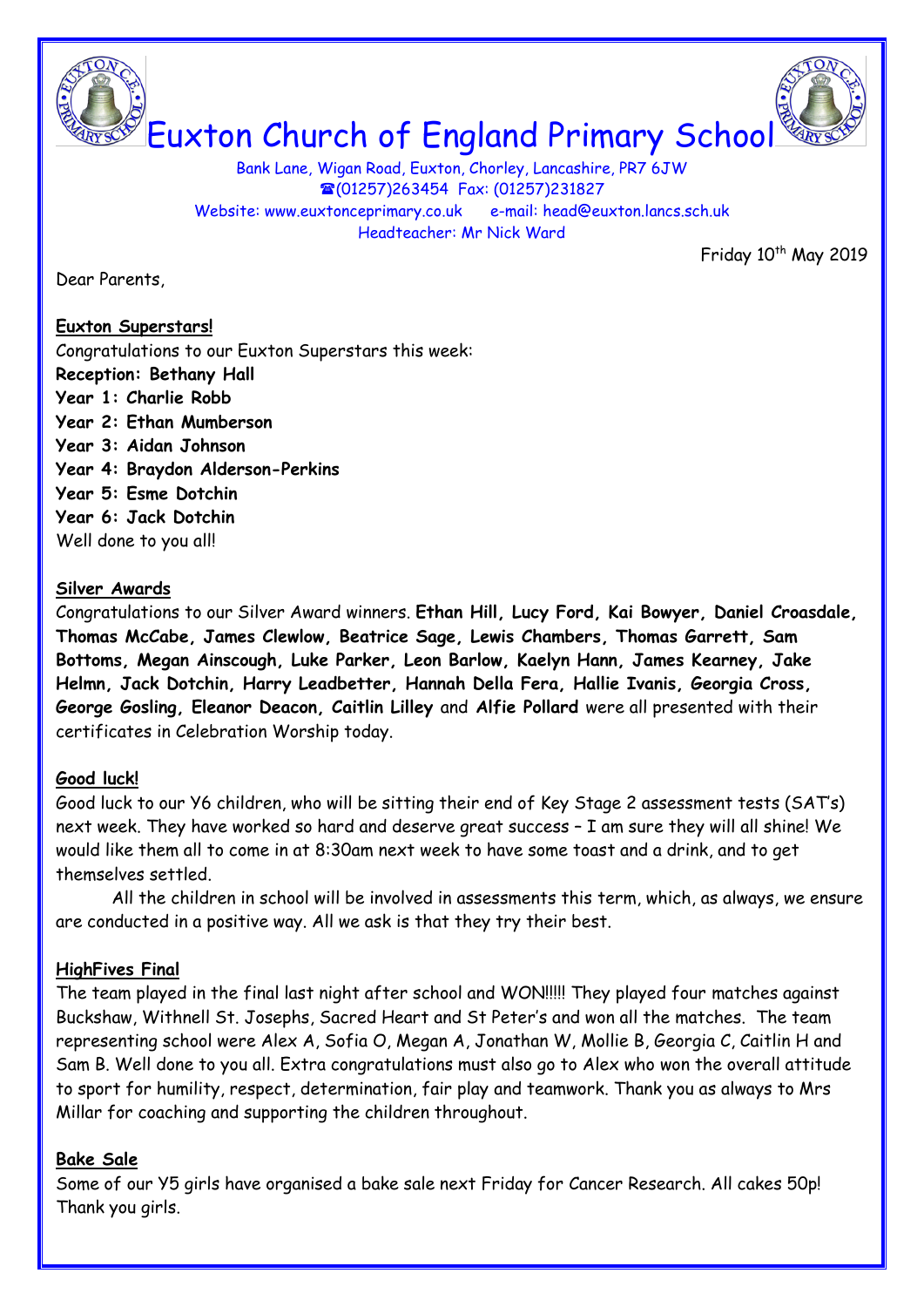# **Leaflets**

**Thank you so much!** We had so many returns, which means we will receive the most amount possible from the company. For those who did express an interest I hope you find the information valuable.

# **Sunday 12th May – Treasure Hunt – 11:00am-1:30pm**

We have a good number of teams joining us on Sunday for our Treasure hunt and BBQ lunch. Thanks to our PTFA for organising this and fingers crossed for fine weather!

# **Raffle Prizes**

Our Summer Fair is fast approaching and our PTFA are looking for any donations for raffle prizes. If you feel you are able to offer something, or know a company/business who could, then please let Kate Cooper (Heidi/Isla's mum) know via the school office. Thank you for your support.

# **Thursday 23rd May – Bog-Eyed Jog – 8:00am**

The PTFA will be holding their ever-popular annual Bog-Eyed Jog on **Thursday 23rd May**. The children can come in to school at **8am** in their pyjamas and jog some laps of the playground. You can then leave them to enjoy breakfast in the hall, after which the children get changed into their uniforms. The cost for this is just £2 per child. No need to do anything in advance, just come along bright and early!

#### **PTFA Second Hand School Uniform**

Lesley Deacon sells second hand school uniform to raise money for the PTFA. All items are very reasonably priced and Lesley has lots at the moment. Please email her on [euxtoncofeschooluniform@yahoo.co.uk](mailto:euxtoncofeschooluniform@yahoo.co.uk) . Thank you.

### **World Environment Day**

This takes place on Wednesday 5<sup>th</sup> June. In previous newsletters we have requested green and blue bottle tops. Please can we now extend this request to all colours of bottle tops as we are hoping to create a rainbow. We still request that your child brings in an empty 2 litre plastic bottle and a small rock or pebble on the day. Many thanks for your support with this.

#### **Y4 Brass in worship – next Friday**

A reminder that our Y4 children will be showing off their musical talents in Celebration Worship next Friday, 17<sup>th</sup> May. All welcome!

# **Fencing Classes**

Please return the slips as soon as possible if your child is interested in the Fencing Breakfast Club as there are limited places.

#### **Girls' Football Tournament**

Good luck to our Girls' Football Team who are competing in the Euxton Girls' tournament next Friday after school. Thanks, as always, to Jamie for all his hard work with the children.

# **Singing Dancing Acting Summer School**

Lorraine Robinson (Francesca's mum) who runs the Curtain Call Club in the school hall twice a week is holding a Summer School at Hollinshead Street Rooms, Hollinshead Street, Chorley from Monday 29<sup>th</sup> July - Saturday 3<sup>rd</sup> August ending with a grand performance on the Saturday. It is open to boys and girls aged 7 – 17 and costs £70 for the full 6 days. For more details please see the poster on the parent noticeboard or contact Lorraine on 07739 320927 or Lesley on 07917 411252.